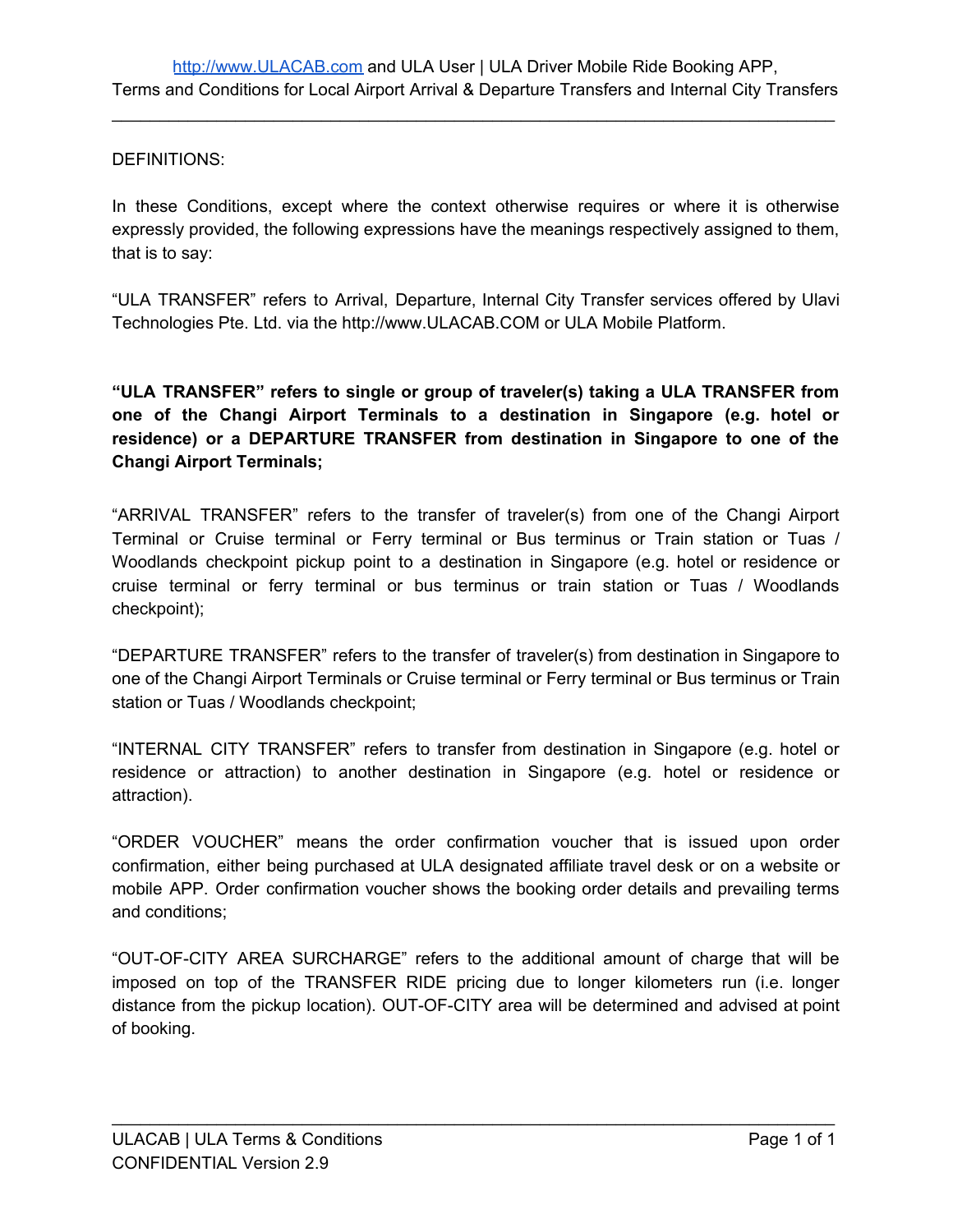"MIDNIGHT SURCHARGE" refers to the additional amount of charge that will be imposed on top of the TRANSFER RIDE pricing due to out-of-usual operating hours. Surcharge will be determined and advised at point of booking.

"WAITING TIME" refers to the standard default (or) pre-booked service-level based waiting time allocated for a purchased transfer and vehicle types combination. Additional Waiting Time charges will be imposed on top of the purchased standard default (or) pre-booked service-level based waiting time, when the captain/chauffeur/driver is requested to wait longer than the defined waiting time. Additional Waiting Time Charges based on the vehicle type are directly charged by the Captain/chauffeur/driver to the booker or traveler, as additional charges.

# STANDARD DEFAULT WAITING TIME

FLIGHT ARRIVAL TRANSFER carries 02 types of Waiting Time;

i. FIXED ETA: Captain/chauffeur/driver will arrive 40 minutes after the flight arrival and wait for 20 minutes (in total, its 60 minutes from flight arrival) based on the defined flight ETA at the time of booking the ULA TRANSFER.

ii. FLIGHT ETA: Captain/chauffeur/driver will arrive 40 minutes after the flight arrival and wait for 20 minutes (in total, its 60 minutes from flight arrival) after the real-time flight lands.

CRUISE ARRIVAL TRANSFER, Captain/chauffeur/driver will arrive 100 minutes after the cruise arrival and wait for 20 minutes (in total, its 120 minutes from Cruise Arrival & Dock).

FERRY ARRIVAL TRANSFER, Captain/chauffeur/driver will arrive 30 minutes after the ferry arrival notification by the traveler(s) to the assigned captain/chauffeur/driver and wait for 15 minutes (in total, its 45 minutes from ferry arrival) after the real-time ferry docks.

TRAIN ARRIVAL TRANSFER, Captain/chauffeur/driver will arrive 30 minutes after the train arrival at the train station is notified by the traveler(s) to the assigned captain/chauffeur/driver and wait for 15 minutes (in total, its 45 minutes from train arrival) after the real-time train arrival.

BUS ARRIVAL TRANSFER, Captain/chauffeur/driver will arrive 30 minutes after the bus arrival at the bus terminus is notified by the traveler(s) to the assigned captain/chauffeur/driver and wait for 15 minutes (in total, its 45 minutes from bus arrival) after the real-time bus arrival.

PRE-BOOKED SERVICE LEVEL BASED WAITING TIME

This service is yet to be launched and the terms of use will be updated once the service is available for users.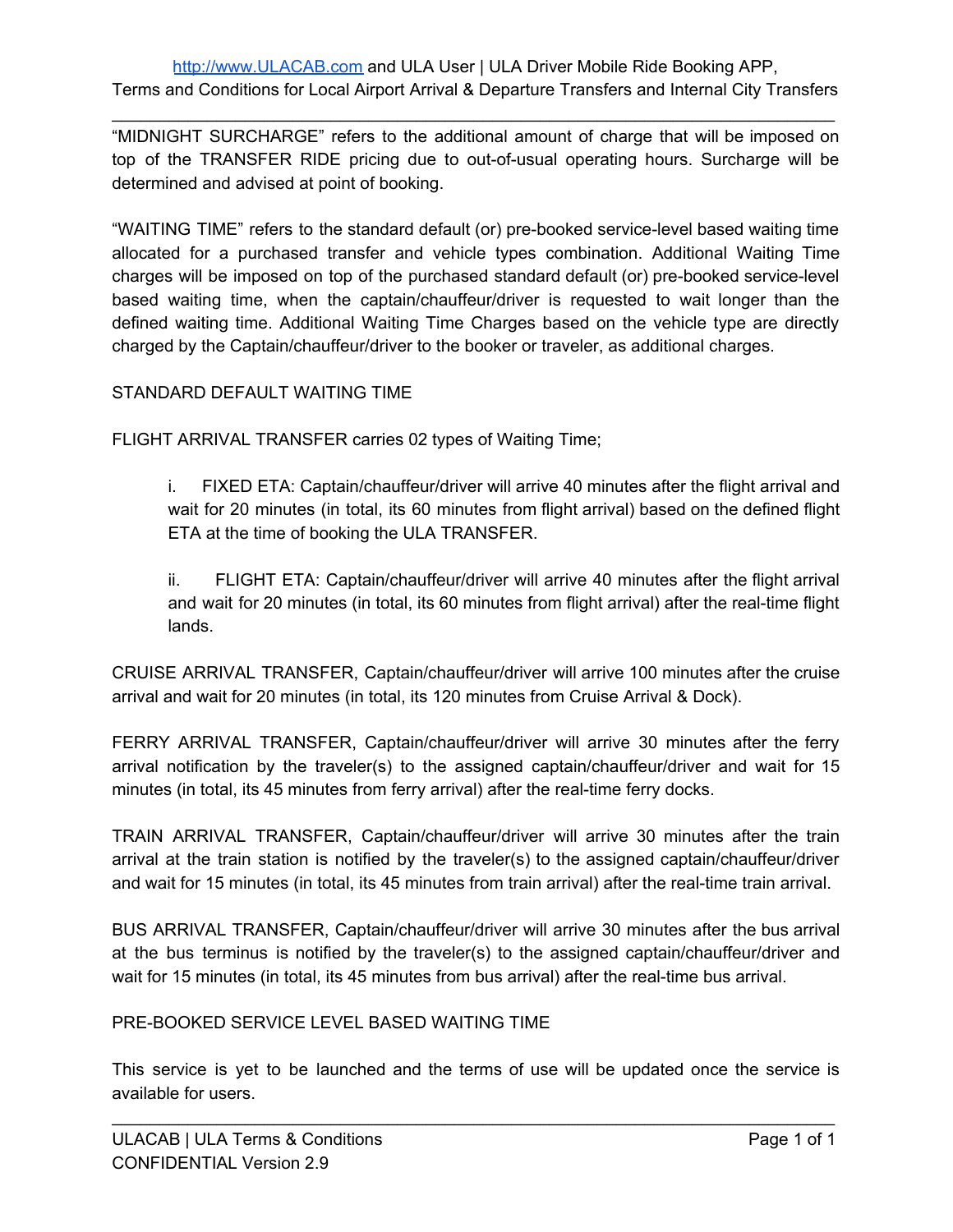"NO-SHOW FEE" refers to the captain/chauffeur/driver marking the current job as "No Show" when the traveler(s), after the standard waiting time (or) pre-booked service-level based waiting time has elapsed and additional waiting time purchase to avoid such no-show is not pre-authorized at the time of the purchase for any of the ULA TRANSFER services.

Our captain/chauffeur/drivers will arrive punctually at the designated pick-up address to ensure that you get to the requested destination on time.

To ensure timely departure transfers, we recommend that you arrange for pick up at least three hours before the departing flight/vessel/train/bus. If your place of accommodation is far from the airport/cruise terminal/ferry terminal/train station/bus terminus/stop, we suggest that you arrange for an earlier pick up, so as to allow ample time for your journey and the check in requirements.

In joining the CHAUFFEUR RIDE, it is deemed that the passenger has fully accepted all http://www.ULACAB.COM or ULA Mobile App Terms and Conditions by Ulavi Technologies Pte. Ltd.

The Passenger agrees to indemnify, defend and hold Ulavi Technologies Pte. Ltd. and its affiliates, and their respective officers, directors, owners, agents, information providers and licensors (collectively, the "INDEMIFIED PARTY") harmless from and against any claims, liability, losses, costs and expenses (including attorneys' fees) incurred by any INDEMIFIED PARTY in connection with any breach by you of these Terms and Conditions and Privacy Policy.

PICK UP POINTS AND TIME:

The Passenger is advised to be ready for boarding at least 10 minutes prior to its scheduled departure time. Ulavi Technologies Pte. Ltd. reserves the rights to revise the timings or reassign captain/chauffeur/drivers & similar requested vehicles types without prior notice, if it is deemed necessary.

From Airports, Cruise Terminal, Ferry Terminal, Train Station and Bus Terminus/stops, ARRIVAL TRANSFER, traveler(s) are advised to wait at the Information Counter or designated Pick-Up Point concierge (or) as directed by the Captain/chauffeur/driver picking up the traveler(s) at least 10 minutes prior to its scheduled arrival pick-up time for easy recognition.

From Hotel, DEPARTURE, INTERNAL CITY TRANSFER, traveler(s) are advised to wait at their hotel concierge at least 10 minutes prior to its scheduled departure time for easy recognition.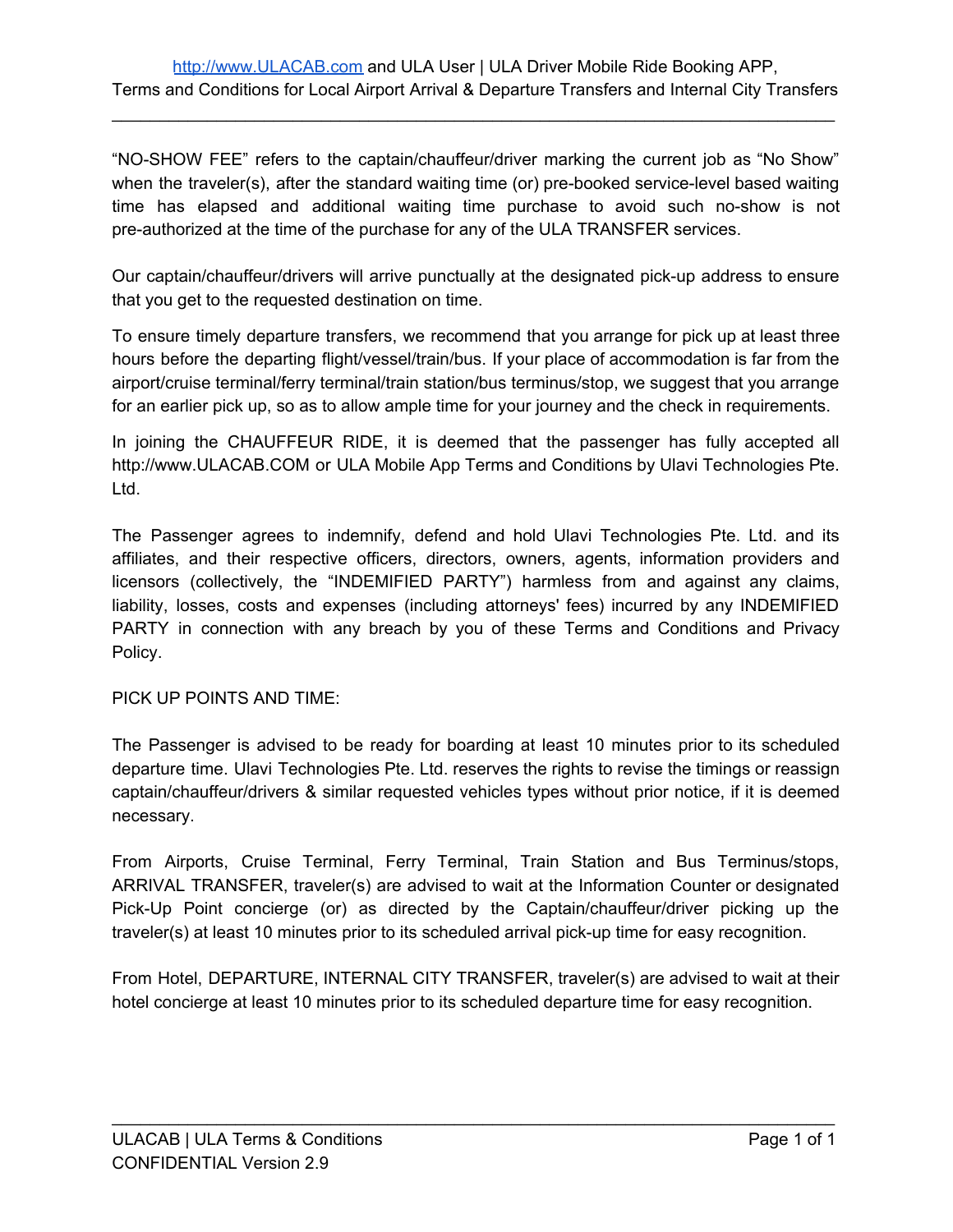From Attraction, Pick-Up TRANSFER, traveler(s) are advised to wait at their designated Pick-Up Point concierge (or) as directed by the Captain/chauffeur/driver picking up the traveler(s) at least 10 minutes prior to its scheduled departure time for easy recognition.

### AMENDMENT, CANCELLATION AND REFUND POLICY:

Amendment to the ULA TRANSFER service must be made at least twelve (12) hours in advance prior to the indicated pick-up timing, and must be made through [http://www.ulacab.com](http://www.ulacab.com/) or ULA USER Mobile APP or Ulavi Technologies Pte. Ltd. call centre contact points: (1) Contact Number: +65 6513 6380 (Office hours: 1000hrs – 1800hrs); (2) Whatsapp ID: +65 8605 1421 (24 hours), and subject to availability. Ulavi Technologies Pte. Ltd. will not be liable, in any circumstances, in the event where there is no availability of vehicles to pick up the Passenger.

Any amendments to pick-up time and pick-up location is subjected to prevailing surcharges; (1) Midnight Surcharge, and (2) OUT-OF-CITY Area Surcharge.

ULA Cancellation Penalty fees will apply for ALL cancellations >24 hours of the scheduled pickup time.

All cancellations for transfers booked received less than twenty-four (24) hours prior to indicated pick-up timing require a 100 percent forfeiture of the paid trip total.

All cancellations for transfers booked must be received at least twelve (12) hours prior to indicated pickup timing to avoid forfeiture of 100 percent of the paid trip total.

It is the Passenger's responsibility to notify Ulavi Technologies Pte. Ltd. through the call centre contact points in the event of the amendment and/or cancellation of transfers booked, and to reconfirm their modified bookings.

#### Now / Immediate Jobs

Any cancellation by User/Traveller after the driver has arrived, require a 100 percent forfeiture of the paid trip total.

Any cancellation by User/Traveller after one minute of job acceptance by the driver requires to pay \$5.30 as cancellation fee.

#### Advance/ Future Jobs

Any cancellations upon accepted by the driver carries 30 percent forfeiture of the paid trip total for the User/Traveller if the cancellation is greater than 3 Hours & less than 24 Hours.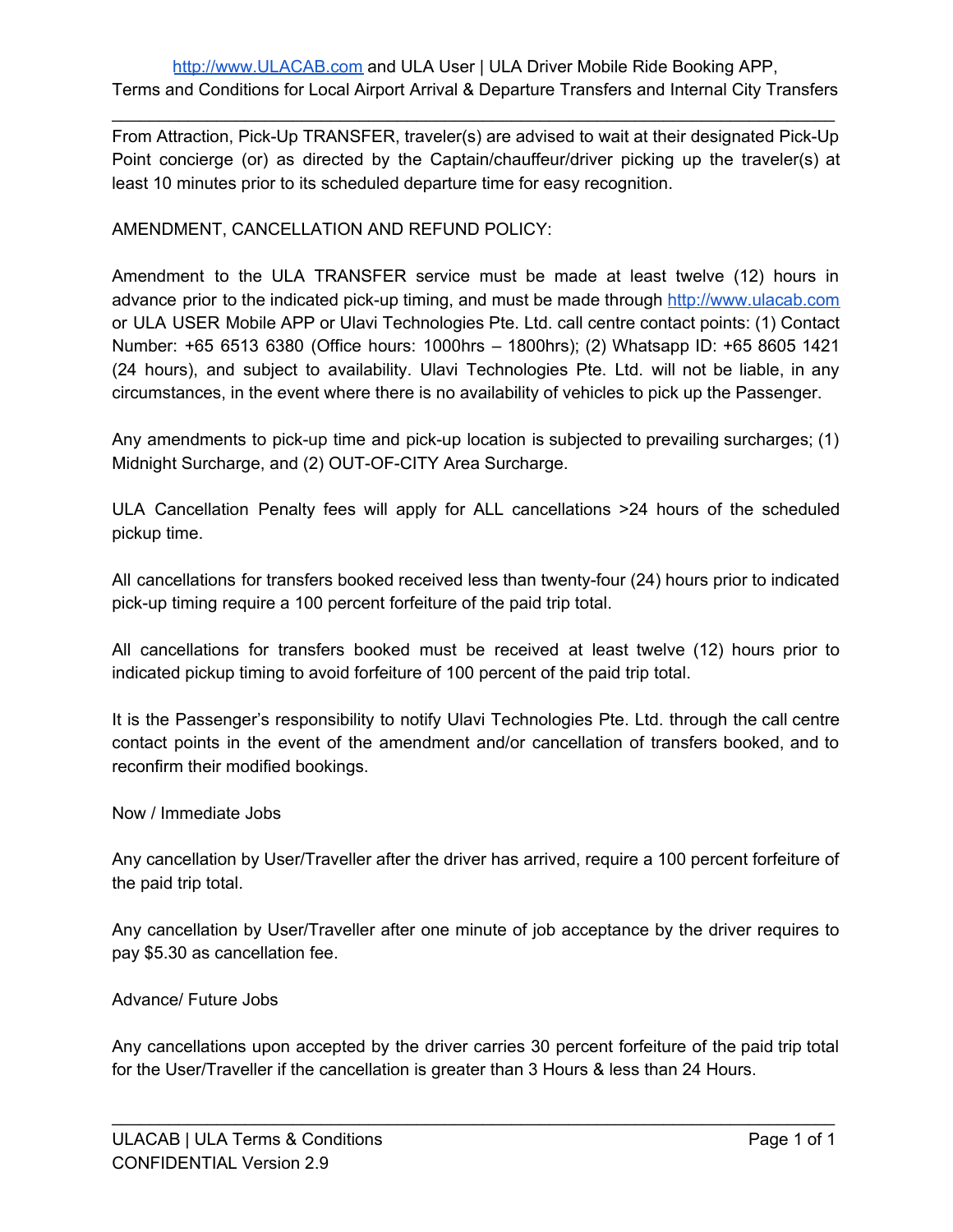Any cancellations upon accepted by the driver carries 10 percent forfeiture of the paid trip total for the User/Traveller if the cancellation is greater than 24 Hours.

Any cancellations upon job accepted and started by the driver carries 30 percent forfeiture of the paid trip total for the User/Traveller if the cancellation is less or greater than 24 Hours.

Any cancellations upon job accepted and arrived by the driver carries 100 percent forfeiture of the paid trip total for the User/Traveller if the cancellation is less or greater than 24 Hours.

Any Driver NO-SHOW when job accepted and didn't arrive by the driver carries 100 percent forfeiture of the paid trip total for the Driver to the User/Traveller when it is less or greater than 24 Hours.

Any cancellation by Driver after job acceptance requires to pay \$5.30 as cancellation fee if its more than 24 hours.

Any cancellation by Driver after job acceptance requires to pay 100 percent as cancellation fee if its within 24 hours.

### SAFETY:

The Passenger is obliged to remain seated on-board the ULA TRANSFER and acknowledges that he/she is advised of all circumstances, including safety regulations. The passenger also undertakes not to harm other on-board passengers and captain/chauffeur/driver, carrier facilities and litter the vehicle. If these obligations are breached, Ulavi Technologies Pte. Ltd. may deny the passenger boarding rights and have him/her responsible for the damage(s) and disturbance incurred.

# ACCIDENT OR LOSS OF PROPERTY:

Ulavi Technologies Pte. Ltd. will not be liable for any loss, damage, delay, inconvenience, or direct or consequential loss caused. The passenger is advised to ensure that all belongings are with them at all times before boarding and alighting the vehicle.

#### BAG / LUGGAGE SIZE:

The typical travel bag or travel luggage size we'd suggest is 64 x 41 x 26 centimetres, which is the 24" medium-sized luggage. If your travel bag or luggage is larger than this, it will be considered as two separate pieces of luggage.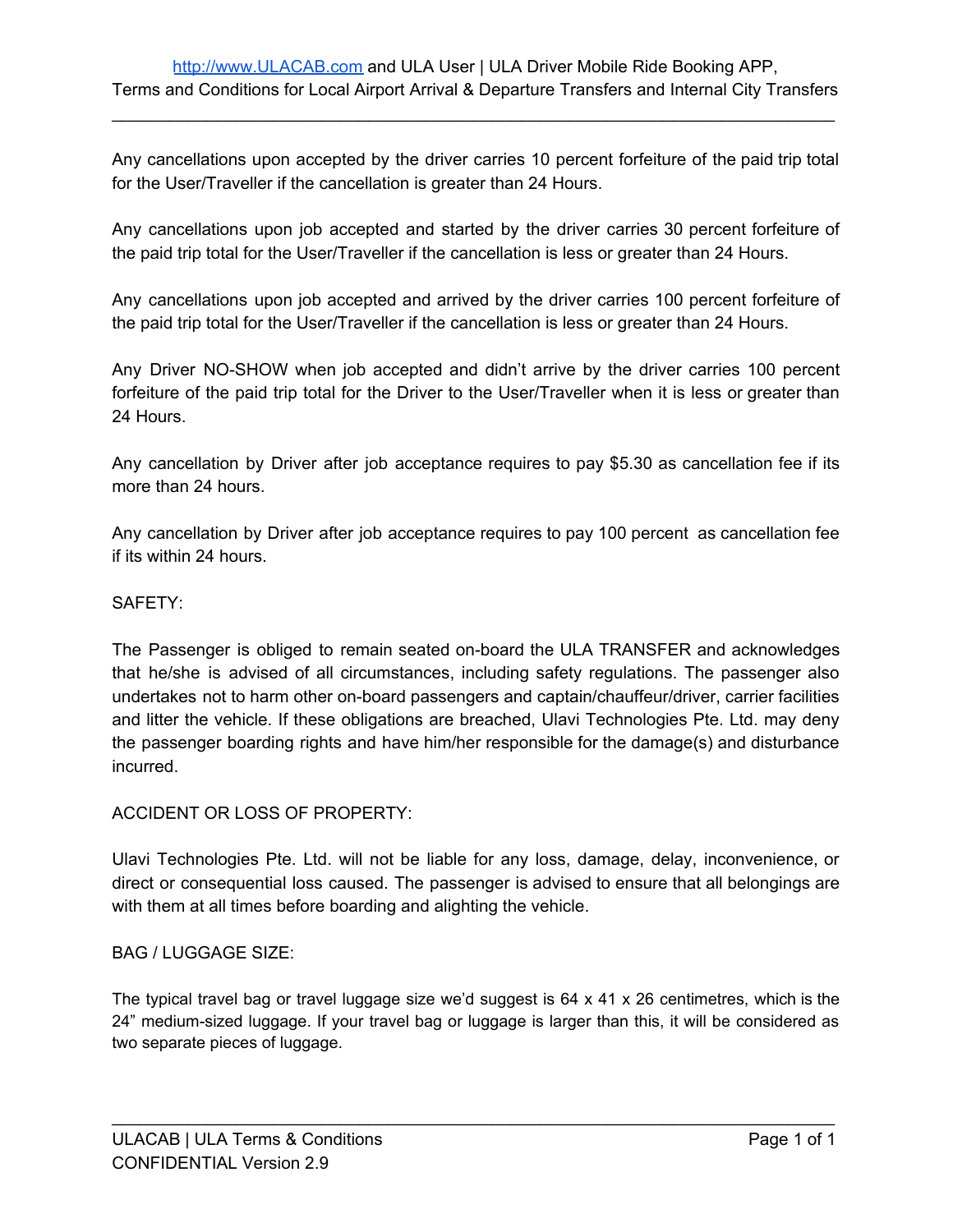At the point of booking, you will be informed on the estimated number of luggage that your selected vehicle can fit.

We regret to inform you that normal (SEDAN, ECONOMY, PREMIUM, LIMOUSINE) car types are unable to fit in excess luggage or large items. If you are carrying excess luggage or large items (such as skis, golf clubs etc.) please enquire us in advance before your order.

# FOOD & BEVERAGES:

To ensure the comfort of all passengers and cleanliness on the limousine, please refrain from consuming any food and beverages and (or) alcohol on-board the limousine.

# CONFIRMATION DETAILS:

Leave the details to us so you can enjoy your travels worry-free! Upon completion of your order, a confirmation email will be sent to your registered email inbox with the booking details with terms & conditions.

Your captain/chauffeur/driver would be waiting for you at the designated meeting point and will be holding a Digital / Standard placard with your name on it.

### **IMPORTANT TO NOTE:**

- Please make reservations at least 3 days in advance to guarantee the availability of a chauffeur;
- Extra charges will apply for >90minute delays for arrival pickup at airport or >30 minute delays for departure pickup at preferred location;
- No refunds will be made if the cancellation request is made less than 48 hours prior to the requested pickup time, wrong information is provided, no show or flight delays;
- All prices stated are for single-trip journeys only, unless the bookings are made for 02-way journeys.
- For return trips, a separate booking for the second leg of the trip has to be made.

# **MISCELLANEOUS**

# **Ensuring a safe and pleasant ride**

Our captain/chauffeur/drivers reserves the right to refuse to pick up the passenger(s);

- 1) if it doesn't match the booking details with regard to the number of pax and bags/luggage (or)
- 2) If it doesn't match the booking details with regard to the special needs like wheelchair bound traveller(s) (or) traveller(s) with pets or animals.